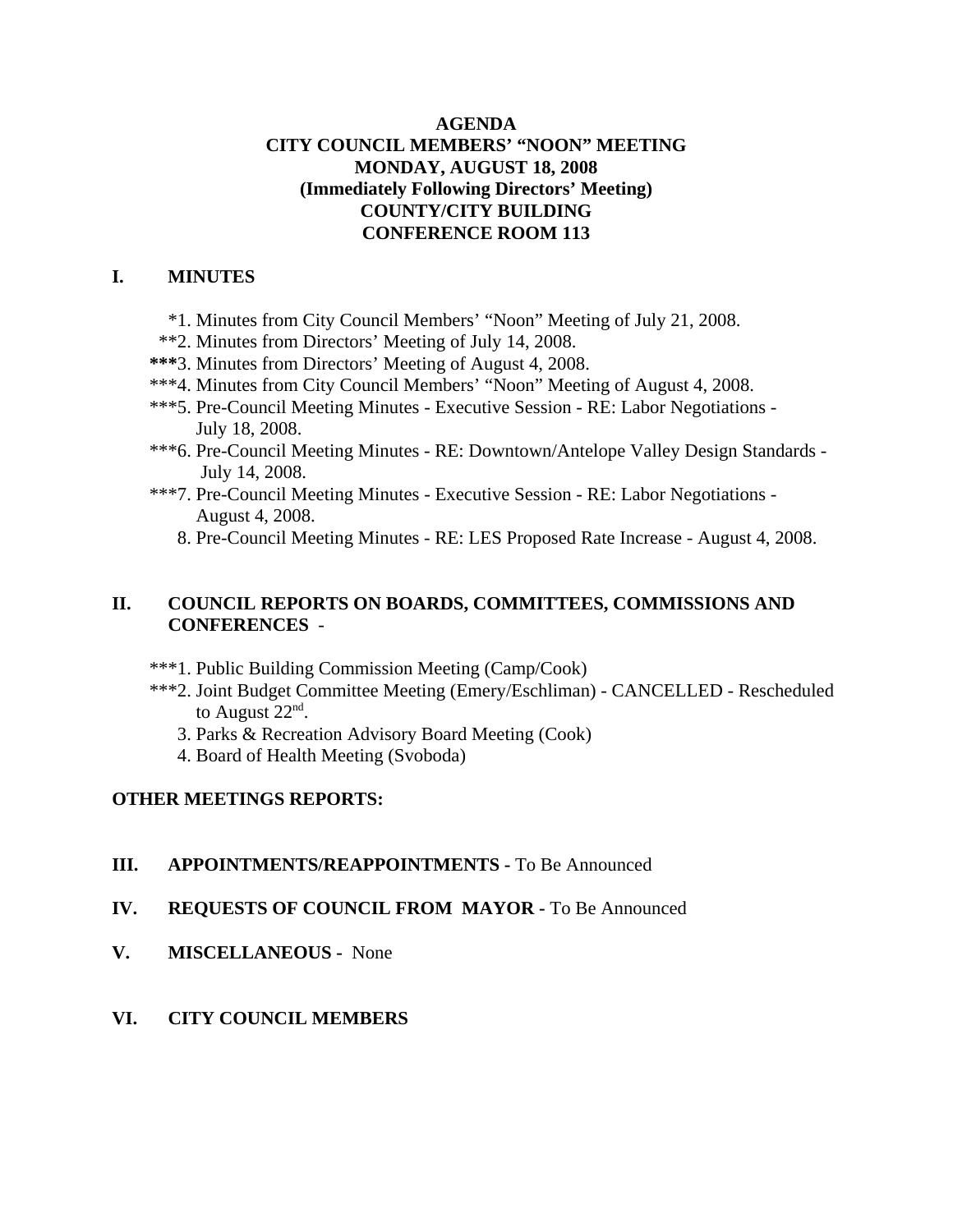### **VII. MEETINGS/INVITATIONS** -

- 1. The Lincoln Chamber of Commerce Celebrate Business Luncheon on Thursday, August 21, 2008 at 11:30 a.m. at the Cornhusker Hotel in the Ballroom - Please RSVP by Aug.  $13<sup>th</sup>$  to Jaime Henning at 436-2366 - (See E-Mail Invitation)
- 2. Lincoln Parks & Recreation Please join us for a Presentation on The History of Lincoln's Malone Neighborhood on Thursday, August 28, 2008 at the Clyde Malone Community Center, 2032 "U" Street - 6:30 p.m. to 7:00 p.m., Reminisce with us - 7:00 p.m. to 8:30 p.m., Keynote Presentation - 441-7847 - (See Invitation)
- 3. Presented by Nebraska Children & Families Foundation and Christian Heritage invite you to participate in a Leadership Summit on Fatherhood on Friday, September 5, 2008 - 7:30 a.m. to 8:30 a.m., Breakfast - 9:00 a.m. to 12:00 p.m., Summit - 12:00 p.m. to 1:00 p.m., Lunch - at Embassy Suites, Alumni Room, 1040 "P" Street - RSVP by Sept.  $2<sup>nd</sup>$  to Janet at 421-5437 or by email which parts of the Summit you plan on attending - (See Invitation)
- 4. 10<sup>th</sup> Annual Better Business Bureau Integrity Awards 2008 Luncheon on Wednesday, September 3, 2008 at The Cornhusker Marriott Hotel, Grand Ballroom - 11:30 a.m. to 1:00 p.m. - Cost:  $$40/person$  - RSVP with payment by Aug.  $22<sup>nd</sup>$  - (See Invitation)
- 5. Lincoln Chamber of Commerce "Savor the Star City" Business After Hours on Thursday, August 28, 2008 from 4:30 p.m. to 6:30 p.m. at the Cornhusker Marriott Hotel, Ballroom - Cost: \$10/person - RSVP to Jaime Henning - (See Invitation)
- 6. Retirement Party! Come help Charlie Wilcox and Dick McBride celebrate a combined 70+ Years of Service to the City - Open House - coffee & rolls on Wednesday, August 27, 2008 from 7:30 a.m. to 9:30 a.m. at Engineering Services, Training Room, 531 Westgate Blvd., Suite 100 - (See Invitation)
- 7. Lincoln Chamber of Commerce invites you to attend the following Ribbon Cuttings: - Please RSVP to Kathy Hale at 436-2385 or E-Mail: -
	- A.) Kidwell, 3333 Folkways Drive on Friday, September 12, 2008 at 3:00 p.m.
	- B.) Sunny's Boutique, 1033 "O" Street, Suite 112 on Friday, September 19, 2008 at 11:00 a.m.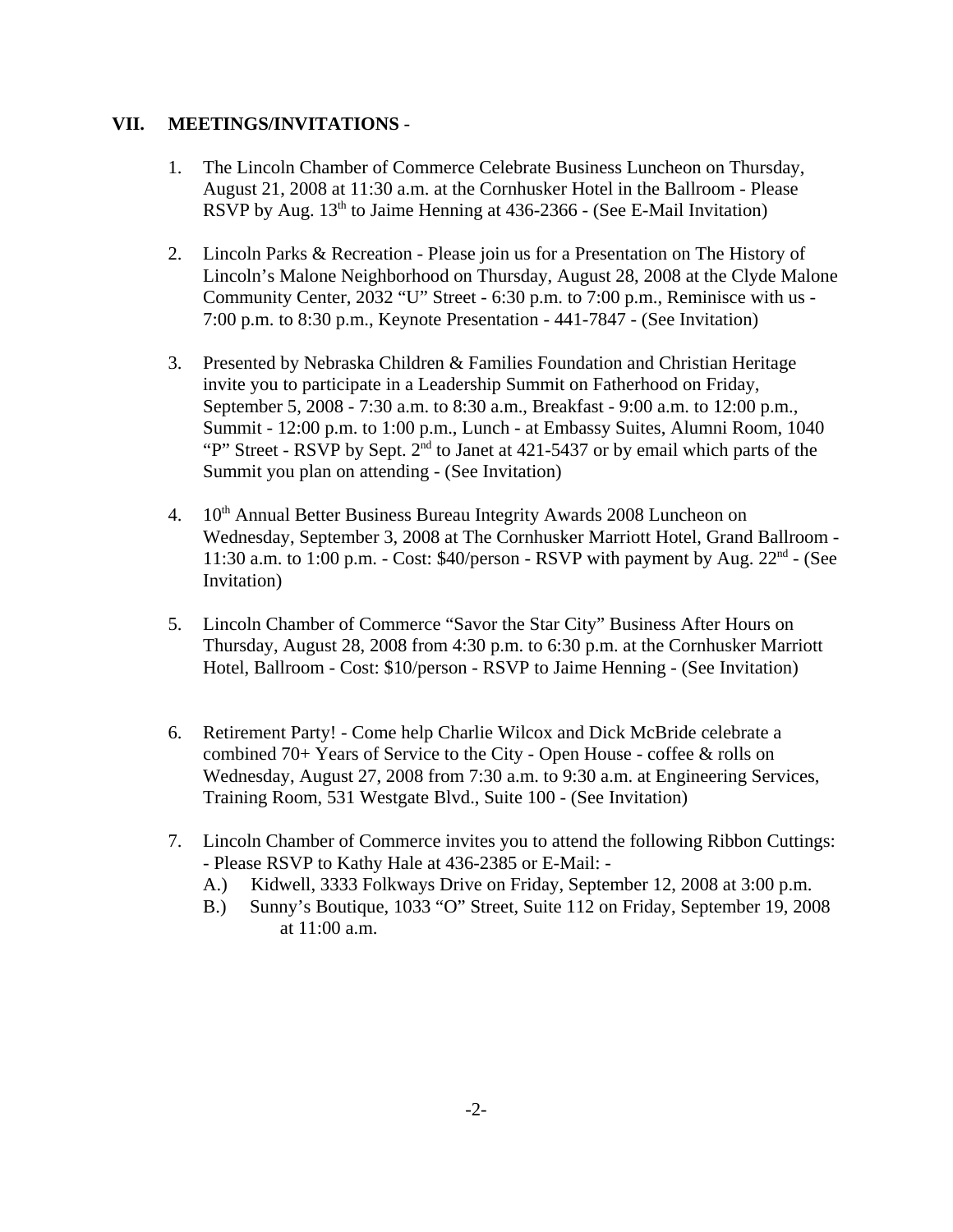8. Mayor Chris Beutler invites you to join him as he hosts the Mayors' Institute on City Design (MICD) - West Haymarket Design Presentations on Tuesday, August 19, and Wednesday, August 20, 2008, as part of the MICD's "Alumni Technical Assistance Program". August  $19<sup>th</sup>$  at 6:00 p.m. at the Lincoln Station; and August  $20<sup>th</sup>$  at 1:00 p.m., at the City/County Building in the Council Chambers, 1<sup>st</sup> floor - (See Invitation)

### **VIII. ADJOURNMENT**

**\*HELD OVER FROM JULY 28, 2008. \*\*HELD OVER FROM AUGUST 4, 2008. \*\*\*HELD OVER FROM AUGUST 11, 2008.**

ca081808/tjg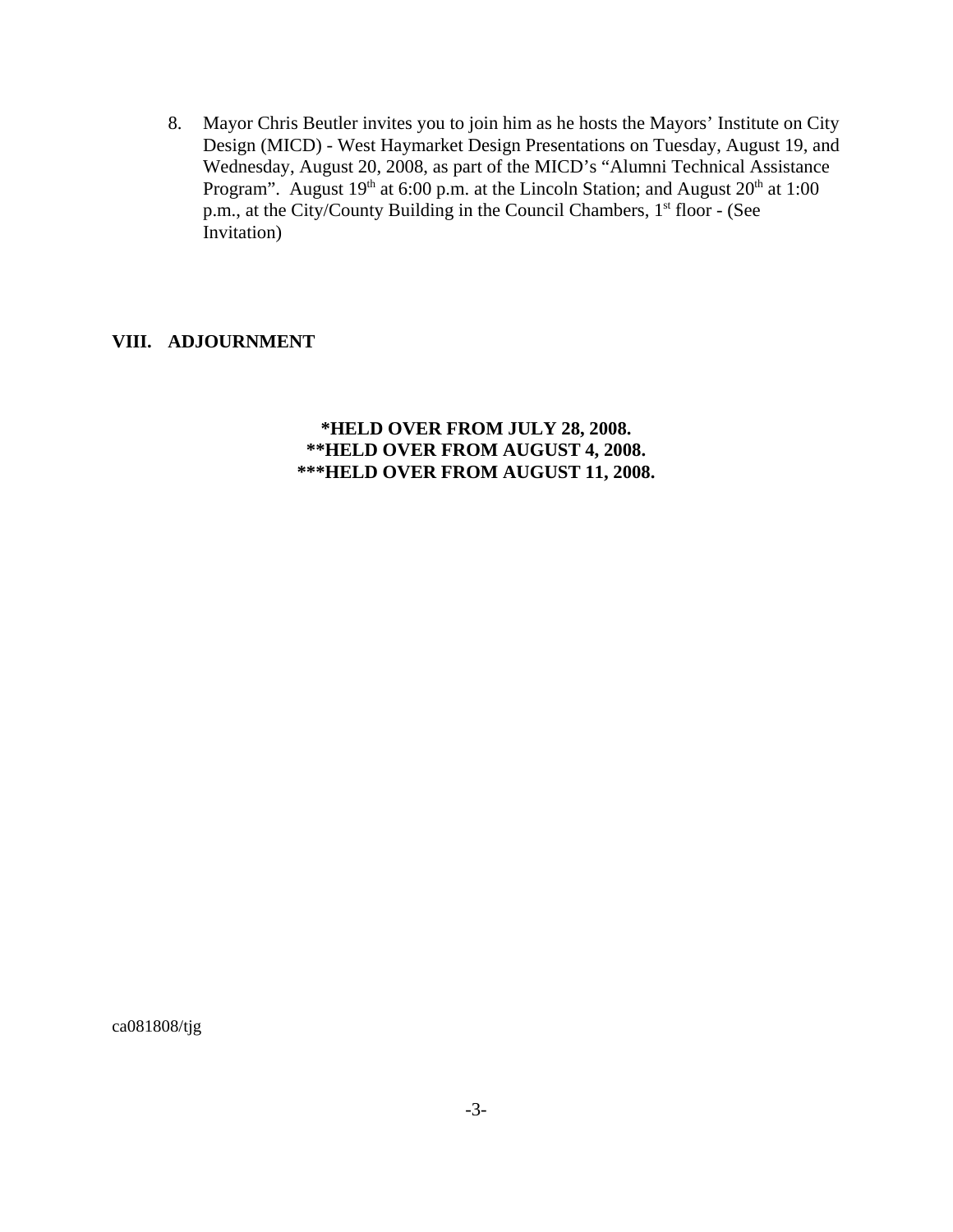## **MINUTES CITY COUNCIL MEMBERS' NOON MEETING MONDAY, AUGUST 18, 2008**

| <b>Present:</b>        | Doug Emery, Vice-Chair           |
|------------------------|----------------------------------|
|                        | Jon Camp                         |
|                        | Ken Svoboda                      |
|                        | Dan Marvin                       |
| <b>Absent:</b>         | Robin Eschliman, Chair           |
|                        | Jonathan Cook                    |
|                        | John Spatz                       |
| <b>Others Present:</b> | Denise Pearce, Aide to the Mayor |
|                        | Trish Owen, Aide to the Mayor    |

Vice-Chair Emery opened the meeting at 11:20 a.m. Location of the Nebraska Open Meetings Act announced.

### **I. MINUTES**

- \*1. Minutes from City Council Noon Meeting of July 21, 2008.
- \*\*2. Minutes from Directors' Meeting of July 14, 2008.
- **\*\*\***3. Minutes from Directors' Meeting of August 4, 2008.
- \*\*\*4. Minutes from City Council Noon Meeting of August 4, 2008.
- \*\*\*5. Pre-Council Meeting Minutes Executive Session; Labor Negotiations July 18, 2008.
- \*\*\*6. Pre-Council Meeting Minutes Downtown/Antelope Valley Design Standards July 14, 2008.
- \*\*\*7. Pre-Council Meeting Minutes Executive Session; Labor Negotiations August 4, 2008. 8. Pre-Council Meeting Minutes - LES Proposed Rate Increase - August 4, 2008.

With no corrections the above minutes were approved.

# **II. COUNCIL REPORTS ON BOARDS, COMMITTEES, COMMISSIONS AND CONFERENCES**

### \*\*\***1**. **Public Building Commission Meeting Camp/Cook**

Camp stated discussion was on building remodeling. They adopted Option A, including the central corridor, moving the City Attorney, and staff, from the Hall of Justice to the  $3<sup>rd</sup>$  floor of 555 S.  $10<sup>th</sup>$ , at a complete cost of \$1.7 million.

Concerns brought up regarding All Makes Furniture and their contract. During the Court House Plaza project concerns arose as contract automatically given to All Makes. Nancy Kraft, Office Interiors, questioned some furniture at the Court House Plaza and also made a presentation. She thought the contract should have gone out for bid. The PBC meet with Mejer, Purchasing Agent.

An update given on the cafeteria, with the building now equipped with vending machines. The machines are furnished through PepsiCo who may bring in additional equipment. Emery inquired if still attempting to find a café operator, or only considering if someone contacts the PBC? Camp replied they are not actively looking into an operator at this point.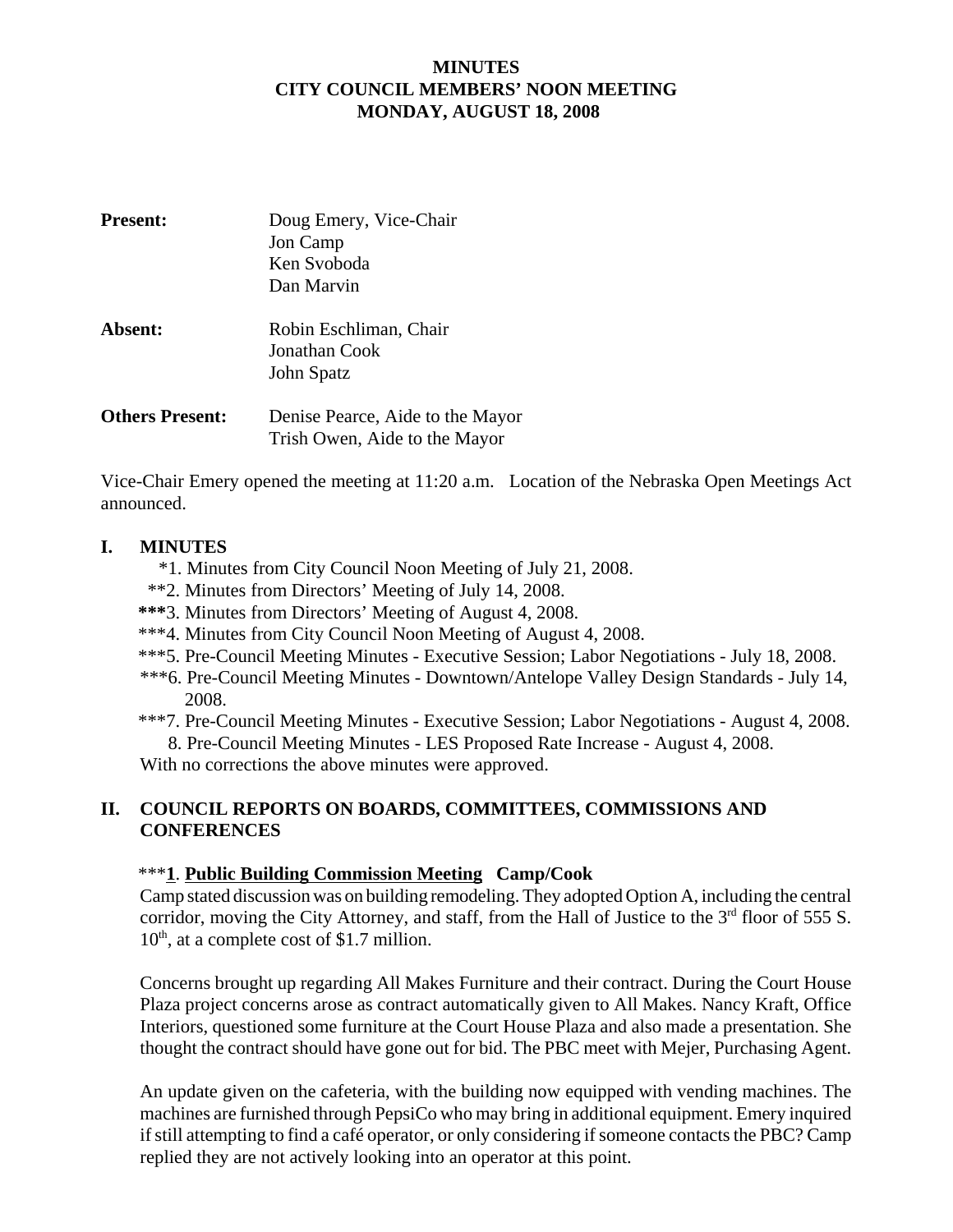The PBC also discussed buying a Segway, or two, for the Sheriff's department. Could use at this complex, but decided not to pursue. Discussion on different entities using Segways.

Re-elected officers with Hudkins continuing as chair and Wilson as vice-chair, with the PBC budget hearing to be held on August 19, 2008.

Marvin asked if electricity included in the rent rate the PBC charges, or separate? Camp replied it is included, and is just operating costs, plus rates remain the same this year. Discussion on commercial buildings using light sensors to operate lights, and if the PBC would consider.

# \*\*\***2**. **Joint Budget Committee Meeting Emery/Eschliman** - Rescheduled to August 22nd.

# **3**. **Parks & Recreation Advisory Board Meeting Cook** - No report.

# **4**. **Board of Health Meeting Svoboda**

Svoboda stated a discussion was based on suggestions from LIBA's budget presentation. Believe there is value in having LIBA members and/or the general public sit with the Board of Health, and staff, to see where we may find blending. Also, the Dental Health and Nutrition Services gave a departmental briefing. One item brought up was the WIC program, which distributes vouchers to pregnant, and post-pregnant, women who have a need, which are redeemed at local grocery stores. This constitutes approximately \$1.4 million into the local economy which is pass through dollars from the State. The program helps women, and children in need, and spurs the local economy.

A solid waste nuisance complaint received and think this is an area to possibly open to joint, or inter-agency, inspections. The program has a full time person, and a summer intern, with 75% of nuisance complaints based on garbage. If coordinated with another department believe there is value in a cohesive structure allowing an individual to be cross trained in site restrictions. Have one clearing house for various inspections, housing in one department to coordinate jobs/sites.

Camp mentioned a focus brought up during budget time to look at schools, crash helmets, and children's education. Svoboda replied the topic was discussed between Chief Ford and Director Dart. Chief Ford requested exact information and Director Dart would send in order to see if there was a way to blend the two together. Emery agreed adding number one, to make sure everyone is talking about the same thing. Secondly, after discussing to implement.

Svoboda reported on the resignation of Deb Humphrey, Board of Health representative. Before her appointment was looking to place a veterinarian on the Board, as there is no representation from the animal industry. The Board had thought to go ahead with the veterinarian appointment but believe the Mayor's office is forwarding a physician's name. Working with the Mayor's office to put the physician on hold until a later date and possibly appointing a veterinarian at this time. Pearce commented there will be two, or three, appointments next spring.

# **OTHER MEETINGS REPORTS:**

# **III. APPOINTMENTS/REAPPOINTMENTS**

Pearce requested a change in the Maja Harris appointment date to the Library Board as she sits on the Library Directors Selection Committee, currently meeting. Asking to delay the effective date of her appointment for a one month, when the Library Directors Selection process will be completed. Discussion on process to amend the effective date for Harris.